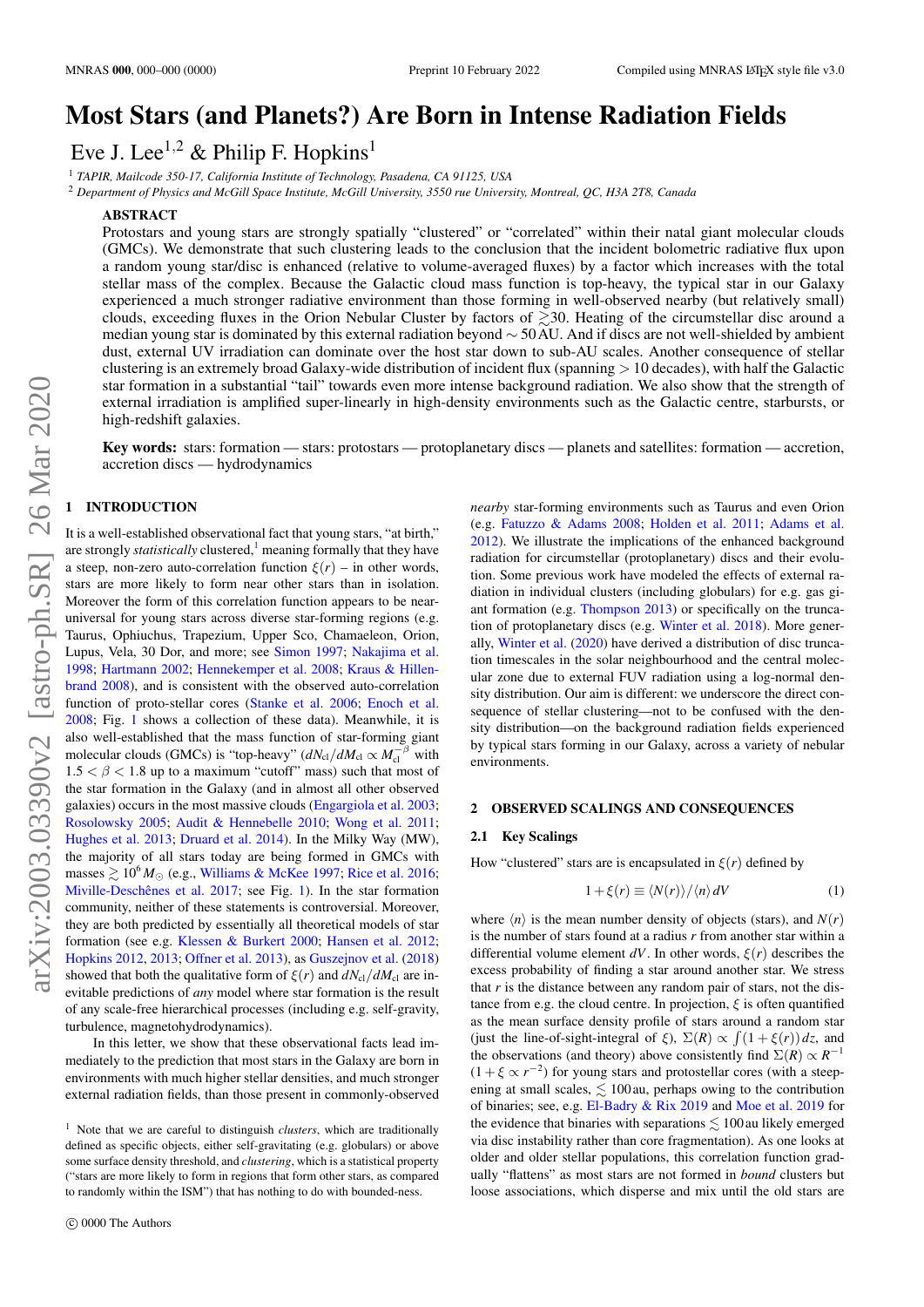

<span id="page-1-0"></span>Figure 1. Observables motivating the arguments here. *Top:* Observed clustering of young stars or protostellar cores (compiled from [Simon](#page-4-0) [1997;](#page-4-0) [Nakajima et al.](#page-4-1) [1998;](#page-4-1) [Hartmann](#page-4-2) [2002;](#page-4-2) [Stanke et al.](#page-4-5) [2006;](#page-4-5) [Kraus & Hillen](#page-4-4)[brand](#page-4-4) [2008;](#page-4-4) [Enoch et al.](#page-4-6) [2008\)](#page-4-6): this is the correlation function  $1+\xi(r)$ , proportional to the mean density of stars at a given separation *r from a star* (as opposed to a random point). We show the simple power law:  $1+\xi(r) \propto r^{-2}$ which approximates the systems reasonably well over the range of interest. Note the normalization is arbitrary here, curves are normalized to overlap to clearly see they follow approximately the same power-law. *Bottom:* Mass function of Milky Way (MW) molecular clouds, from [Rice et al.](#page-4-14) [\(2016\)](#page-4-14). We compare fits with  $dN/dM_{\text{cl}} \propto M_{\text{cl}}^{-\beta}$ , with an upper limit observed at about  $M_{\text{cl, max}} \sim 10^7 M_{\odot}$ . We plot  $M_{\text{cl}} dN/d \log M_{\text{cl}}$ , i.e. the total mass per logarithmic interval in cloud mass (or size), to show the mass function is top-heavy ( $\beta$  < 2). Arrow notes the median cloud mass in which a star would form (i.e. mass above which half the Galactic star formation is concentrated), assuming all have similar star formation efficiencies  $\epsilon$ .

more randomly distributed in the galaxy, but this process takes tens to hundreds of millions of years (see e.g. [Grasha et al.](#page-4-30) [2019\)](#page-4-30).

So let us define  $1 + \xi \approx \xi_0 (r_{\text{cl}}/r)^{\gamma} - \delta_{\xi}$  at  $r \lesssim r_{\text{cl}}$  where  $r_{\text{cl}}$ is some effective radius of a star-forming cloud (and  $\delta_{\xi}$  is a small "edge term" that is only important at  $r \gtrsim r_{\text{cl}}$ ).<sup>[2](#page-1-1)</sup> The normalization  $\xi_0 \approx 1 - \gamma/3$  (for the case of interest with  $\gamma > 1$ ) is determined by

the definition of  $\xi$  and finite number/mass of stars in a cloud. Within a spherical shell of volume  $dV \equiv 4\pi r^2 dr$  (distance *r*) centred on any given star, ignoring edge effects ( $r \ll r_{\rm cl}$ ), the average stellar mass density can be written as  $\langle \rho_*(r) \rangle \approx \langle \rho_* \rangle_{\text{vol}}(1+\xi(r)) \sim \langle \rho_* \rangle_{\text{vol}} \xi(r)$ with  $\langle \rho_* \rangle_{\text{vol}} \equiv 3M_*(r_{\text{cl}})/4\pi r_{\text{cl}}^3$ . We can relate cloud mass and radius via surface density:  $\Sigma_{\text{cl}} \equiv M_{\text{cl}} / \pi r_{\text{cl}}^2$ , and relate stellar and cloud mass via some star formation efficiency  $\epsilon \equiv M_*(r_{\text{cl}})/M_{\text{cl}}$ . This gives:

$$
\langle \rho_*(r) \rangle \sim \frac{3}{4} \left( 1 - \frac{\gamma}{3} \right) \epsilon \frac{\Sigma_{\text{cl}}}{r_{\text{cl}}} \left( \frac{r_{\text{cl}}}{r} \right)^{\gamma} . \tag{2}
$$

with stellar mass enclosed  $M_*(< r) \equiv \int_0^r \rho_*(\mathbf{r}') d^3 \mathbf{r}' \sim$  $M_*(r_{\text{cl}})(r/r_{\text{cl}})^{3-\gamma}$ . Substituting the observed  $\gamma \approx 2$ ,

$$
\langle \rho_*(r) \rangle \sim \frac{1}{4} \frac{\epsilon \Sigma_{\text{cl}} r_{\text{cl}}}{r^2} \sim \frac{\epsilon}{4r^2} \left( \frac{\Sigma_{\text{cl}} M_{\text{cl}}}{\pi} \right)^{1/2}.
$$
 (3)

Note that on average, MW GMCs follow a well-defined scaling relation  $M_{\text{cl}} \propto r_{\text{cl}}^2$ , so have approximately constant (mass-independent)  $\Sigma_{\text{cl}} \sim 100 M_{\odot} \text{ pc}^{-2}$  [\(Bolatto et al.](#page-4-32) [2008;](#page-4-32) [Heyer et al.](#page-4-33) [2009\)](#page-4-33); we will use this below.

It is now straightforward to estimate the average incident *bolometric* radiation flux,  $\langle F \rangle = \int (1/4\pi r^2) (L_*/m_*) dm_* =$  $\int (L_*/m_*) \left(\rho_*(r)/4\pi r^2\right) d^3r$ , where  $\langle L_*/m_* \rangle \approx 1300 L_{\odot}/M_{\odot}$  is itself averaged over the stellar initial mass function (IMF) at each point for a zero-age main sequence population [\(Leitherer et al.](#page-4-34) [1999\)](#page-4-34), integrating from some minimum  $r_{\text{min}}$  to  $r_{\text{cl}}$ . But this diverges as  $\langle F \rangle \approx (r_{\text{cl}}/r_{\text{min}})\langle L_*/m_* \rangle M_{\text{cl}}/(4\pi r_{\text{cl}}^2) \propto 1/r_{\text{min}}$ : indicating that the contributions are dominated by the closest stars, for which we need to account for finite sampling effects. We can approximate the *median* results of a detailed Monte Carlo IMF-sampling calculation (shown in Fig. [2\)](#page-2-0) by simply estimating  $r_{\text{min}}$  as the mean distance enclosing some critical stellar mass sufficient for an order-unity probability of a single intermediate-mass star,  $\int_0^{r_{\text{min}}} \rho_*(r) d^3 \mathbf{r} = \langle m_*^{\text{eff}} \rangle \sim$  $30M_{\odot}$ , giving:

$$
\langle r_{\min} \rangle \sim \frac{\langle m_{*}^{\text{eff}} \rangle}{\epsilon} \left( \frac{1}{\pi \Sigma_{\text{cl}} M_{\text{cl}}} \right)^{1/2} \tag{4}
$$

<span id="page-1-2"></span>
$$
\langle F_* \rangle \sim \frac{\langle L_*/m_* \rangle}{4} \epsilon^2 \frac{\Sigma_{\rm cl} M_{\rm cl}}{\langle m_*^{\rm eff} \rangle} \sim 10^6 \epsilon_{0.05}^2 \langle \Sigma_{\rm cl,100} \rangle M_{\rm cl,6} \frac{L_{\odot}}{\text{pc}^2} \tag{5}
$$

where  $\langle \Sigma_{\text{cl, 100}} \rangle$   $\equiv \langle \Sigma_{\text{cl}} \rangle / 100 M_{\odot} \text{ pc}^{-2} \sim M_{\text{cl, 6}} / R_{\text{cl, 50}}^2$ ,  $M_{\text{cl, 6}}$   $\equiv$  $M_{\text{cl}}/10^6 M_{\odot}$ ,  $R_{\text{cl,50}} \sim R_{\text{cl}}/50 \text{ pc}$ , and  $\epsilon_{0.05} \equiv \epsilon/0.05$ . Finally, averaging  $\langle F_* \rangle$  over the cloud mass function  $dN/dM_{\text{cl}} \propto M_{\text{cl}}^{-\beta}$  up to a maximum cloud mass  $M_{\text{cl,max}}$  for observed  $1.5 < \beta < 1.8$  (weighting by number of stars per cloud, and using the fact that  $\epsilon \sim 0.05$ shows no systematic dependence on  $M_{cl}$  in the MW; [Lee et al.](#page-4-35) [2016;](#page-4-35) Grudić et al. [2018a;](#page-4-36) [Wong et al.](#page-4-37) [2019\)](#page-4-37) gives:

<span id="page-1-3"></span>
$$
\langle\langle F_*\rangle\rangle \sim 0.3 \langle F_* (M_{\rm cl} = M_{\rm cl, max})\rangle \sim \frac{0.07 \langle L_*/m_*\rangle}{\langle m_*^{\rm eff}\rangle} \epsilon^2 \Sigma_{\rm cl} M_{\rm cl, max}
$$
(6)

## 2.2 Implications: Stars in Different Clouds

We can re-write Eq. [5](#page-1-2) as  $\langle F_* \rangle \sim (\epsilon M_{\rm cl}/4\langle m_*^{\rm eff} \rangle) (\langle L_*/m_* \rangle \epsilon \Sigma_{\rm cl})$  =  $(L_{cl}/4\pi R_{cl}^2)(M_{*,cl}/30M_{\odot})$ , where  $(L_{cl}/4\pi R_{cl}^2) = \langle L_*/m_* \rangle \epsilon \Sigma_{cl}/4$ is the *mean* luminosity per unit area averaged over the entire volume of the cloud. In other words, the flux density *at the locations of individual stars* is enhanced (because their locations are correlated) by the cloud-mass-dependent factor  $M_{*,\text{cl}}/\langle m_*^{\text{eff}} \rangle \propto \epsilon M_{\text{cl}}$ . Fig. [2](#page-2-0) illustrates this enhancement. We observe the systematic shift of the flux distribution for more massive complexes; this *F*∗−*M*<sup>∗</sup>, cl dependence is lost when stellar clustering is non-existent or weak (e.g. see [Fatuzzo & Adams](#page-4-22) [2008,](#page-4-22) their equation 1). Another effect of clustering is the elongation of the high flux tail (see Fig. [2,](#page-2-0) right panel). Such elongation is caused by both the mass-dependent flux

<span id="page-1-1"></span><sup>&</sup>lt;sup>2</sup> Cloud "radii"  $r_{\text{cl}}$  can sometimes be ambiguous. We could instead use the correlation length  $r_{\text{corr}}$  (scale where stellar density approaches the background mean) which can be un-ambiguously defined for any stellar field from just  $\xi(r)$ . But for a cloud with a well-defined outer profile (e.g. sharp or Gaussian "edge"), this is trivially related (by an order-unity constant) to the usual  $r_{\text{cl}}$  defined from e.g. moments of the stellar distribution or density contours, so for clarity we work with the usual  $r_{\text{cl}}$ . Likewise, we assume spherical clouds for simplicity; asymmetry will only introduce order-unity corrections so long as  $r<sub>cl</sub>$  is defined as the geometric mean of the axes (a typical axis ratio of GMCs is  $\sim$  2 – 3, e.g. [Miville-Deschênes et al.](#page-4-31) [2016\)](#page-4-31).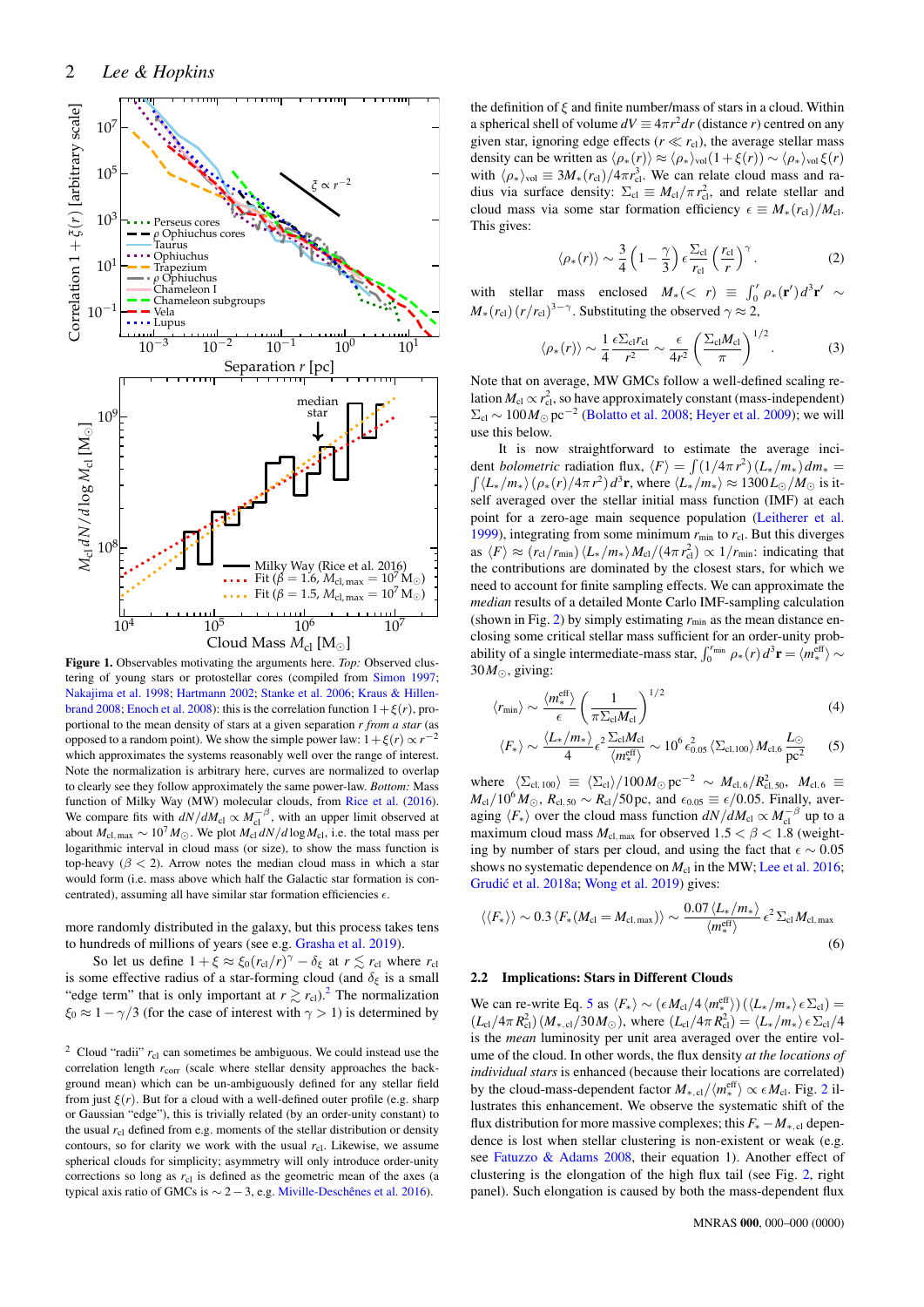

Figure 2. Results of stellar clustering. *Left:* Distribution of incident fluxes on the location of a random star. For each realization (corresponding to each random, reference star), stellar masses are drawn from the initial mass function [\(Kroupa](#page-4-38) [2001\)](#page-4-38), summed up to match the given total stellar mass  $M_{\ast, cl}$ . Relative radial positions of all member stars from the reference star are drawn so that their number density follows the observed correlation function  $1 + \xi(r) \propto r^{-2}$  (i.e., the enclosed number distribution should follow *r*). We adopt the Starburst99 model [\(Leitherer et al.](#page-4-34) [1999\)](#page-4-34) to convert the masses to zero-age main-sequence bolometric luminosities. Ignoring attenuation, we plot the distribution of incident bolometric fluxes on each reference star, normalized by the mean volumeaveraged flux or luminosity per unit area at a random point (not a random star),  $\sim L_{\rm cl}/4\pi R_{\rm cl}^2 \equiv \langle L_*/m_* \rangle M_{*,{\rm cl}}/4\pi R_{\rm cl}^2 = \langle L_*/m_* \rangle \epsilon \Sigma_{\rm cl}/4$ —this normalization factor stays constant irrespective of cluster/complex mass  $M_{\ast, c}$ . We note that the median incident flux is larger in more massive systems. Vertical lines show the predicted median from Eq. [5,](#page-1-2) which agrees extremely well with the full Monte Carlo calculation shown. Note also the broad tail of the distribution, with  $dN_*/d\log(F_*) \propto F_*^{-1/2}$  at high-*F*<sub>\*</sub>. *Right:* Distributions at *left*, convolved over the observed Milky Way cloud mass function and distribution of  $L_*/4\pi R_{cl}^2$ (calculated by taking the distribution of cloud gas mass from [Rice et al.](#page-4-14) [2016,](#page-4-14) and cloud surface densities  $\Sigma_{cl}$  and the star formation efficiency  $\epsilon$  from [Lee et al.](#page-4-35) [2016;](#page-4-35) replacing the cloud gas mass distribution with those in [Lee et al.](#page-4-35) [2016](#page-4-35) makes negligible difference), weighted by the number of stars formed with this incident  $F_*$ . Taking into account stellar clustering systematically shifts the entire flux distribution to high values while extending the high flux tail. We label the median value ~ 10<sup>6.8</sup> L<sub>⊙</sub> pc<sup>-2</sup>, and the best estimate of  $\langle F_* \rangle$  for the ONC and Taurus (e.g. [Kryukova et al.](#page-4-39) [2012;](#page-4-39) [Marks & Kroupa](#page-4-40) [2012,](#page-4-40) and references therein), using the same conversions as before. The ONC (Taurus) lies a factor  $\sim 30 \ (\sim 1000)$  below the median, because their masses are diminutive on a Galactic scale. Most stars are produced in the most massive clouds, and therefore subject to higher *F*∗.

enhancement as well as the heightened sensitivity to the sampling of the stellar IMF. If stars were randomly and uniformly placed in any given system (no clustering,  $\gamma = 0$ ), then the total incident flux on a random star from other stars at a distance *r* would scale as  $\propto (r/R_{\text{cl}})$ and therefore *F* would be dominated by the collective light of all the stars (i.e., stars enclosed within large distances  $\sim R_{c}$ ). This acts to reduce star-to-star variation in the incident flux (both from IMF and stellar position sampling). If, on the other hand, stars are clustered (with  $\gamma > 1$ ), then the total incident flux on a random star scales as  $(R_{\rm cl}/r)^{\gamma-1}$  and so becomes sensitive to the positions and the masses of the closest neighbours. This increase in star-to-star variation is reflected in the larger high flux tail in both intra- and inter-cloud incident flux distributions illustrated in Fig. [2.](#page-2-0)

This is mathematically obvious, but leads to a crucial nonintuitive result. As noted above,  $\epsilon$  and  $\Sigma_{\rm cl}$  are roughly independent of cloud mass, so the mean *cloud-volume-averaged* stellar surface density or flux  $\sim \epsilon \Sigma_{\text{cl}} \propto L_{\text{cl}} / 4\pi R_{\text{cl}}^2$  is independent of cloud mass, and the *three-dimensional* cloud gas or stellar density  $\langle \rho_* \rangle_{\text{vol}} \propto$  $M_{\rm cl}/R_{\rm cl}^3 \propto \Sigma_{\rm cl}/R_{\rm cl} \propto R_{\rm cl}^{-1}$  actually *decreases* in larger/more-massive clouds. But, because of clustering, the mean density of stars at fixed distance  $(\langle \rho_*(r) \rangle)$  or incident radiative flux  $(\langle F_* \rangle)$  *around a star* actually *increases* in more massive clouds/complexes/clusters. In short, a generic result of stellar clustering is that stars forming in more massive complexes experience systematically different radiative environments.

In Eq. [6,](#page-1-3) we see an immediate consequence of this: the me-

<span id="page-2-1"></span><sup>3</sup> For an arbitrary  $\gamma$ ,  $\langle F_* \rangle \sim (L_{cl}/4\pi R_{cl}^2) q (M_{*,cl}/\langle m_*^{\text{eff}} \rangle)^q$  with  $q \equiv (\gamma - \frac{1}{2}) q (M_{*,cl}/4\pi R_{cl}^2)^q$  $1)/(3 - \gamma) \approx \gamma_{2D}/(2 - \gamma_{2D})$ , where  $\gamma_{2D}$  is given by the two-dimensional (projected/observed) correlation function  $\omega(R) \propto R^{-\gamma_{2D}}$ . So any Universe where the stellar correlation function (in projection) rises at small *R* leads to  $\langle F_* \rangle$  increasing with  $M_{*, \text{cl}} \equiv M_*(r_{\text{cl}}) \equiv \epsilon M_{\text{cl}}$ .

<span id="page-2-0"></span>dian  $\langle F_* \rangle$  increases linearly with total cloud mass, and because the GMC mass function is top-heavy, the median star in the MW experiences a flux comparable to that in the most massive clouds:  $\langle \langle F_* \rangle \rangle \sim 0.3 \langle F_* (M_{\rm cl} = M_{\rm cl, max}) \rangle$ . In contrast, the best-observed clouds (particularly for e.g. disc studies) tend to be those nearest to Earth, which of course means they are among the least massive (most numerous, but negligible for the total Galactic star formation rate) clouds, implying that the typical radiative environments are *much* weaker in these clouds. For example: Taurus, Perseus, Serpens, Ophiuchus, and Lupus (with  $M_{\rm cl} \sim 10^4 M_{\odot}$ ) have  $\langle F_* \rangle$  a factor & 100−300 weaker than the median MW star (assuming *M*max, <sup>6</sup> ∼  $3 - 10$ ), while even "extreme" or "massive" nearby regions such as Orion-A/B (or Monoceros, λ-Ori, Cepheus, Chameleon, Auriga) with  $M_{\text{cl}} \sim 10^5 M_{\odot}$  have factor  $\sim 30$  lower  $\langle F_* \rangle$ . In short, the median MW star today is forming in an environment with external radiation ∼ 30 times stronger than the "strongly irradiated" Orion environments!

## 2.3 Dependence on Galactic Environment

We stress that we have adopted scalings appropriate for *field* star formation in normal, low-star-formation-efficiency clouds and loose associations – we are not assuming all stars form in dense "clusters" for example. In fact we totally neglect especially dense systems like globulars, where of course  $\langle F_* \rangle$  could be even higher (see, e.g. [Thompson](#page-4-25) [2013,](#page-4-25) their Figure 6) but these contribute a small fraction of stars.

It is worth noting that  $\langle F_* \rangle \propto \epsilon^2 \Sigma_{\rm cl} M_{\rm cl}$ , and there is scatter and systematic variation in  $\Sigma_{\rm cl}$  and  $\epsilon$ . In observations, numerical simulations, and simple analytic feedback-regulated models [\(Fall et al.](#page-4-41) [2010;](#page-4-41) Grudić et al. [2018b,](#page-4-42) [2019;](#page-4-44) [Li et al.](#page-4-44) 2019; [Wong et al.](#page-4-37) [2019\)](#page-4-37),  $\epsilon \sim (1+2000 \,\mathrm{M}_{\odot}\,\mathrm{pc}^{-2}/\Sigma_{\text{cl}})^{-1}$  is generally found ( $\epsilon \propto \Sigma_{\text{cl}}$  up to a saturation level at  $\epsilon \sim 1$ ), which gives  $\langle F_* \rangle \propto \Sigma_{\text{cl}}^3 M_{\text{cl}} \propto R_{\text{cl}}^2 \Sigma_{\text{cl}}^4$ , a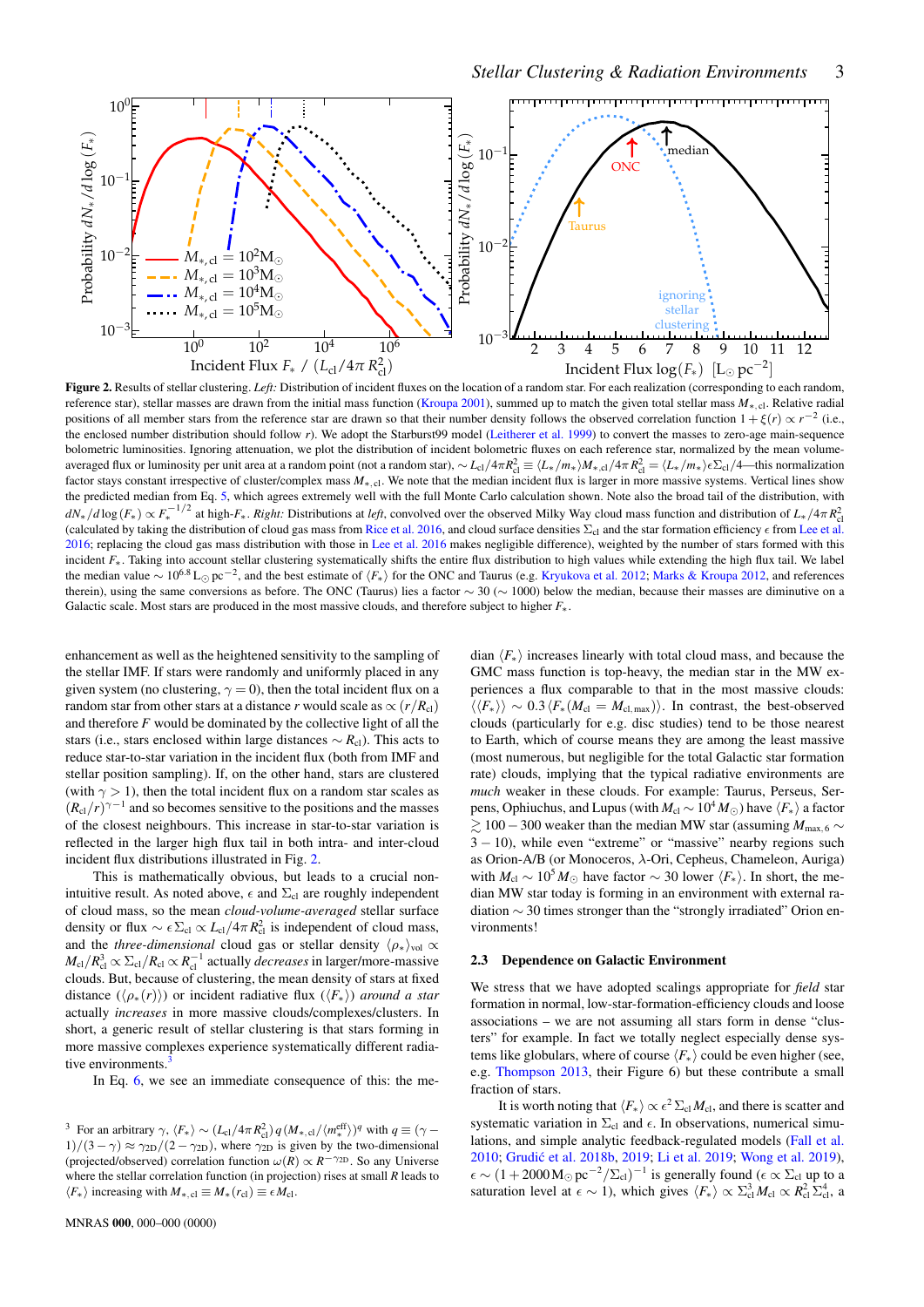# 4 *Lee & Hopkins*

highly super-linear dependence. In contrast, the naive assumption that  $F_* \sim L_{cl}/R_{cl}^2$  (ignoring the fact that star formation is correlated, so assuming stars are uniformly distributed in volume in a cloud) would give  $\langle F_* \rangle \propto \epsilon \Sigma_{\rm cl} \propto \Sigma_{\rm cl}^2$ . So for clouds with even modestlyenhanced  $\Sigma_{\text{cl}}, \langle F_* \rangle$  can be much higher.

This is especially important in the Galactic nucleus and in starburst or high-redshift galaxies, where  $\Sigma_{\rm cl}$  can reach  $\sim 10^3$  – 10<sup>4</sup> M<sub>☉</sub> pc<sup>-2</sup> (see [Kennicutt](#page-4-45) [1998;](#page-4-45) [Daddi et al.](#page-4-46) [2010;](#page-4-46) [Genzel et al.](#page-4-47) [2010\)](#page-4-47), implying that  $\langle F_* \rangle$  can be larger by factors  $\gtrsim 10^4$  compared to nearby clouds, or (equivalently) that the distance to the nearest massive stars can be factors  $\geq 100$  smaller (reaching as small as  $\lesssim$  1 au, in the densest environments).

### 2.4 Effect on Circumstellar Discs

For a young star+disc bathed in an external bolometric radiation flux *F*∗, this flux will dominate over the incident flux from the central star outside a radius  $r_* \ge (L_*/4\pi F_*)^{1/2} \sim$  $20 \text{AU} (L_*/L_{\odot})^{1/2} F_{*,7}^{-1/2}$  (where  $F_{*,7} \equiv F_*/10^7 L_{\odot} \text{pc}^{-2}$ ). Taking  $F_* \sim \langle F_* \rangle$  we obtain:

$$
\langle r_* \rangle \sim 50 \, \text{AU} \, \epsilon_{0.05}^{-1} \, \left( \frac{(L_*/L_\odot)}{\langle \Sigma_{\text{cl},100} \rangle M_{\text{cl},6}} \right)^{1/2} \sim 50 \, \text{AU} \frac{(L_*/L_\odot)^{1/2}}{\epsilon_{0.05} \langle \Sigma_{\text{cl},100} \rangle R_{\text{cl},60}} \tag{7}
$$

where  $R_{\text{cl,60}} \equiv R_{\text{cl}}/60 \text{ pc}$ . If the disc is optically-thick and in equilibrium, we can equate this to the surface flux  $\sim \sigma T_{\text{eff}}^4$  to show that this incident *F*<sup>∗</sup> sets a "floor" or minimum to the surface effective temperature  $T_{\text{eff}}$ , outside of  $r \gtrsim r_*$ :

$$
T_{\text{eff}}^{\text{ext}} \sim \left(\frac{F_*}{\sigma}\right)^{1/4} \sim 90 F_{*,7}^{1/4} \text{K}
$$
\n
$$
\langle T_{\text{eff}}^{\text{ext}} \rangle \sim 60 \text{K} \left(\epsilon_{0.05} \langle \Sigma_{\text{cl,100}} \rangle R_{\text{cl,60}}\right)^{1/2},
$$
\n(8)

which is greater than the condensation temperatures of common species such as methane, carbon monoxide, nitrogen  $(N_2)$  and hydrogen sulfide (see [Zhang et al.](#page-4-48) [2015,](#page-4-48) their Table 2 and references therein). It may be that in typical star forming environments in the Galaxy, many of these ice lines are non-existent and therefore do not play a role in planet formation.

For typical parameters in the outer disc, heating by external radiation can easily dominate over heating by disc accretion, and ensure the Toomre  $Q \gg 1$  at  $r \gtrsim r_*$  (where, under illumination by the central star alone, *Q* would be decreasing) for essentially any disc with  $M_{disk} \lesssim 0.1 M_*$ . We note that the implication of stabilization of the disc by external heating reflects and actually enhances the findings of [Thompson](#page-4-25) [\(2013\)](#page-4-25) as we find higher  $T_{\text{eff}}^{\text{ext}}$  and stronger dependence on  $\Sigma_{\text{cl}}$ , from stellar clustering.

In extreme starburst environments ( $\langle \Sigma_{\text{cl.100}} \rangle \sim 10 - 100$ ) or for the "tail" of the distribution of high  $F_*$ ,  $\langle T_{\text{eff}}^{\text{ext}} \rangle$  can exceed  $\sim$  300 – 1000 K (with  $\langle r_* \rangle \leq$  AU). Under these circumstances, the ambient radiation could heat gas to the point where protostellar accretion and/or disc formation are strongly suppressed, even modifying the stellar IMF itself (see e.g. [Guszejnov et al.](#page-4-49) [2016\)](#page-4-49). Such intense background radiation would effectively wipe out all ice lines in protoplanetary discs, potentially modifying the chemical makeup of the atmospheres of planets they may spawn. Dust grains would need to rapidly grow beyond a few  $\mu$ m's before they are radially drifted in to survive and eventually build up into planetary cores.

*If* we ignore attenuation, the effect of nearby stars is much more extreme in hard/ionizing bands (FUV/EUV/soft Xrays). A single typical O-star produces a tremendous amount of FUV/EUV/X-ray radiation, with ionizing  $L_*^{\text{EUV}} \gtrsim 10^{38} \text{ erg s}^{-1}$ , while even a relatively "active" M-dwarf produces just  $L^{\text{FUV}}_* \sim$ 10<sup>26</sup> erg s<sup>−</sup><sup>1</sup> [\(France et al.](#page-4-50) [2013,](#page-4-50) [2018\)](#page-4-51). From our full Monte Carlo calculation, the median distance to the nearest O-star is simply

given by the distance  $\langle r_{\rm min} \rangle$  enclosing  $\langle m_{*}^{\rm eff} \rangle \sim 100 M_{\odot}$  (as this gives an order-unity probability of one O-star from IMF sampling): putting these together, we obtain the result that around an M or FGK dwarf, the FUV/EUV/soft X-ray flux from the nearest O-star will dominate over that produced by the central dwarf star outside a radius  $\langle r_*^{\rm EUV} \rangle \sim 0.04 \, {\rm AU} \, (L_{\rm M, 26}/L_{\rm O, 38})^{1/2} / (\epsilon_{0.05} \langle \Sigma_{\rm cl,100} \rangle R_{\rm cl,60})$  where  $L_{\text{M},26}$  is the UV luminosity of M dwarfs in units of  $10^{26} \text{ergs s}^{-1}$ , and  $L_{O,38}$  is the UV luminosity of O stars in units of  $10^{38}$  ergs s<sup>-1</sup>. This is roughly the distance beyond which we find most planets (e.g. [Dressing & Charbonneau](#page-4-52) [2015;](#page-4-52) [Lee & Chiang](#page-4-53) [2017;](#page-4-53) [Petigura et al.](#page-4-54) [2018\)](#page-4-54), implying that in massive associations or complexes that contain at least one O star—which is where the majority of Galactic star formation occurs—the background EUV radiation field dominates over the central star across the entire planet-forming region (assuming there is minimal attenuation).

The gravitational (tidal) effects of stellar clustering are generally weaker (as they drop off as  $\sim 1/r^3$ , and involve mass which scales less steeply than luminosity). For massive stars, nearly all are observed to be in binaries, with those binaries strongly biased towards equal-mass, so the effects of the nearest stars outside the binary (from larger-scale clustering) will be much weaker than the effect of the binary companion on the disc. However for e.g. an M-dwarf which may not have a close companion, the external tidal effect could be important. The  $\sim$  *m*/ $r^3$  scaling of tidal forces means this will be dominated by the nearest companion of broadlysimilar mass: for an M-dwarf, this is at a distance  $\langle r_{\text{min}} \rangle$  enclosing  $\langle m_{*}^{\rm eff} \rangle$  ∼ 0.3*M*<sub>☉</sub>, which is just ∼ 70 AU/( $\epsilon_{0.05}$ ( $\Sigma_{\rm cl,100}$ )*R*<sub>cl,50</sub>). So tidal effects will generally only be important at larger radii compared to radiative effects, but these radii can still be relatively small.

## 2.5 Obscuration and Time-Dependence

A major uncertainty in all the above is time-dependence. We have taken all our scalings from a "snapshot" in time for young stars and/or protostars, as observed. But this should not be taken to imply any "steady-state". In fact, it is likely that the observed star forming regions are sampled from a variety of evolutionary stages with explicitly time-varying star formation efficiencies  $\epsilon$  [\(Lee et al.](#page-4-35) [2016\)](#page-4-35). If all clouds were co-eval, at the zero-th order, the incident flux distribution would simply gradually shift to higher fluxes over time (assuming the correlation function and the stellar IMF are timeinvariant). Evolution of star-forming clouds is a more complex process: continuing star formation means new stars are formed; HII regions and wind bubbles around massive stars expand (potentially engulfing other stars/cores), overlap, and can disrupt the GMC as a whole; massive stars reach the end of their lives and explode; close passages (from un-bound stars) can occur; and stars drift and/or undergo hierarchical dynamical relaxation on a few crossing times (modifying the correlation function). At the first order, dynamical relaxation would lead to stellar mass segregation. On the assumption that the stars remain "clustered", mass segregation can broaden the distribution of incident flux on random stars within a star forming complex. Near the centre of the complex, the median background radiation enhances even more as the closest neighbours which carries the lion's share of total incident flux on a random star—are more massive and luminous. By the same logic, however, the median radiation flux can drop considerably near the edges of the complex as the nearest neighbours are wimpy M dwarfs. We note however that properly accounting for all of these (highly nonlinear) effects requires detailed numerical simulations, and is well outside the scope of our calculation here.

For these reasons, the effects of obscuration are also difficult to estimate. We focus primarily on the bolometric flux (and tidal forces) above because these are (relatively) insensitive to the intervening dust and gas between stars. But the incident FUV/EUV/X-